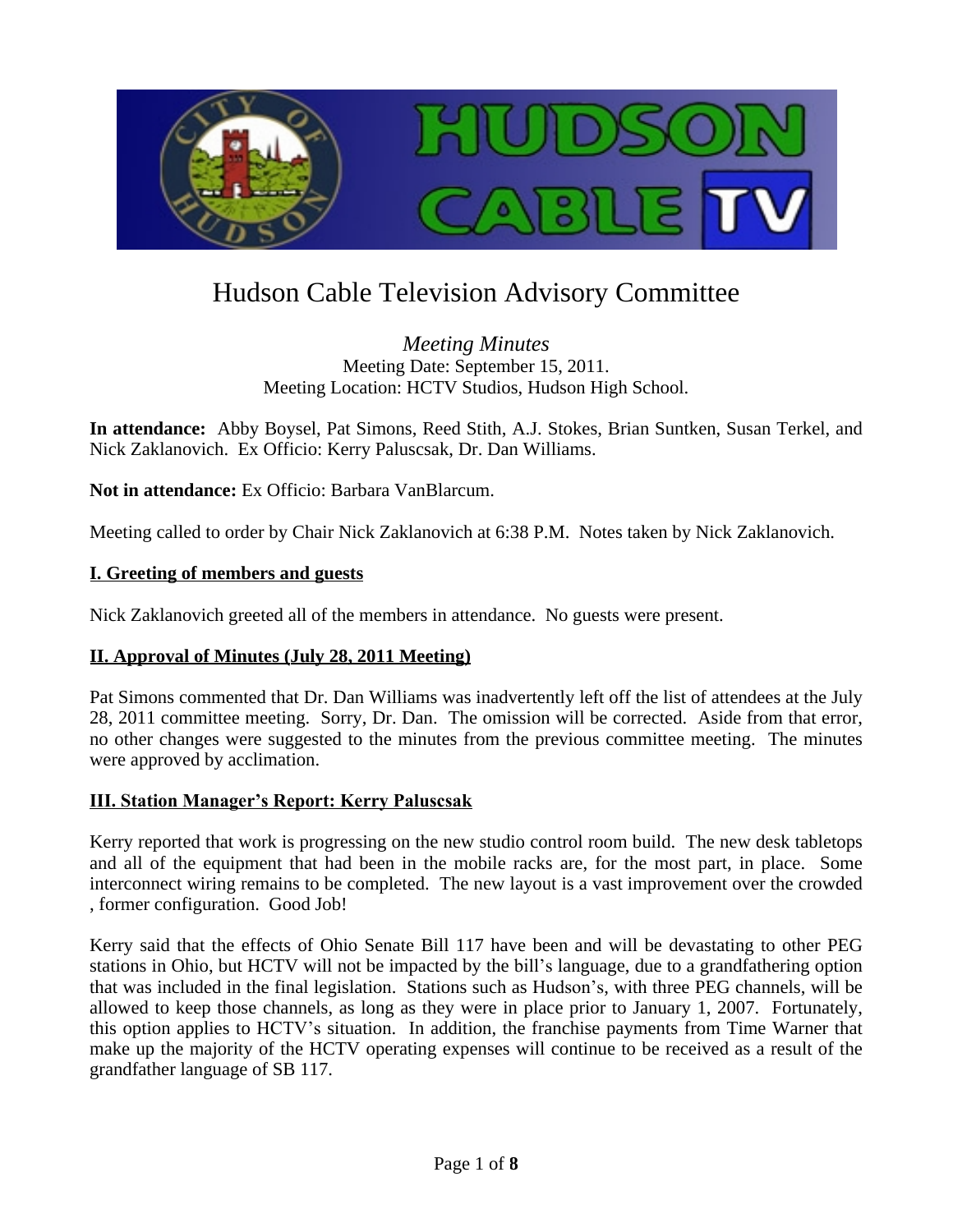## **III. Station Manager's Report: Kerry Paluscsak, continued**

Kerry mentioned that the studio switcher unit is a good device, but support for the unit ended when the switcher's manufacturer was sold to another company. There is not a major concern about the switcher at this time, but as it ages, he may have a problem supporting the unit.

Kerry said that his most pressing need right now would be the four studio cameras that are thirteen years old and starting to show signs of wear. Replacement of the cameras is definitely on the horizon. Kerry is currently searching for the best deal on replacement cameras.

Pat asked when the budget presentation to Council would take place and Kerry said that he thought that it would be sometime in the first week on November. He said that there are two meetings on the five-year plan and two additional meetings on the 2012 budget, which should take place in the first part of December. The budget meetings are separate meetings from the Council Workshops and regular Council meetings.

Dr. Williams said that he would like to see Kerry and Nick both appear to present the budget plan to Council. Kerry said that all committee members are welcome to attend, and that it is a good experience to witness how Council keeps our City financially sound.

Dr. Williams gave a brief overview of the City's financial health and reported that all is well right now, but some difficult times lie ahead. One of the major impacts on the future City budget will be the elimination of the estate tax, which is scheduled to expire in 2014. The City will receive \$1.8 million from the estate tax in 2011. Also, the shared government funds that Ohio provides to run the state's communities will be cut in half over the next two years. Hudson will receive \$800 thousand from the state from that fund in 2011.

Susan Terkel asked about the possibility of using the old studio cameras for other functions, such as Public Access. Kerry replied that the studio cameras do not have the ability to record, and would therefore be unusable, except in a studio configuration, where they would be connected to other equipment.

Susan asked about the possibility of applying for a grant for at least part of the cost of new cameras. She suggested that the Murdough Foundation may be a viable source for a grant. Kerry countered that it was his belief that the Murdough group is so deeply involved with the creation of Hudson Memorial Stadium, that their plate may not allow for considerations for any other interests, such as HCTV.

Pat said that she is concerned about funding for HCTV continuing uninterrupted, particularly with the difficulties that appear to be occurring in getting the federal C.A.P. (Community Access Preservation) Act passed through the U.S. Congress. Kerry responded that as long as Time-Warner remains a good consumer product in Hudson, he does not foresee a problem with funds continuing to be paid to the City.

Pat asked about any other forms of funding, other than the Time-Warner franchise payments. Kerry said that there are some on-going grants from local organizations and sales of DVD that provide some additional funding, but the amount is small.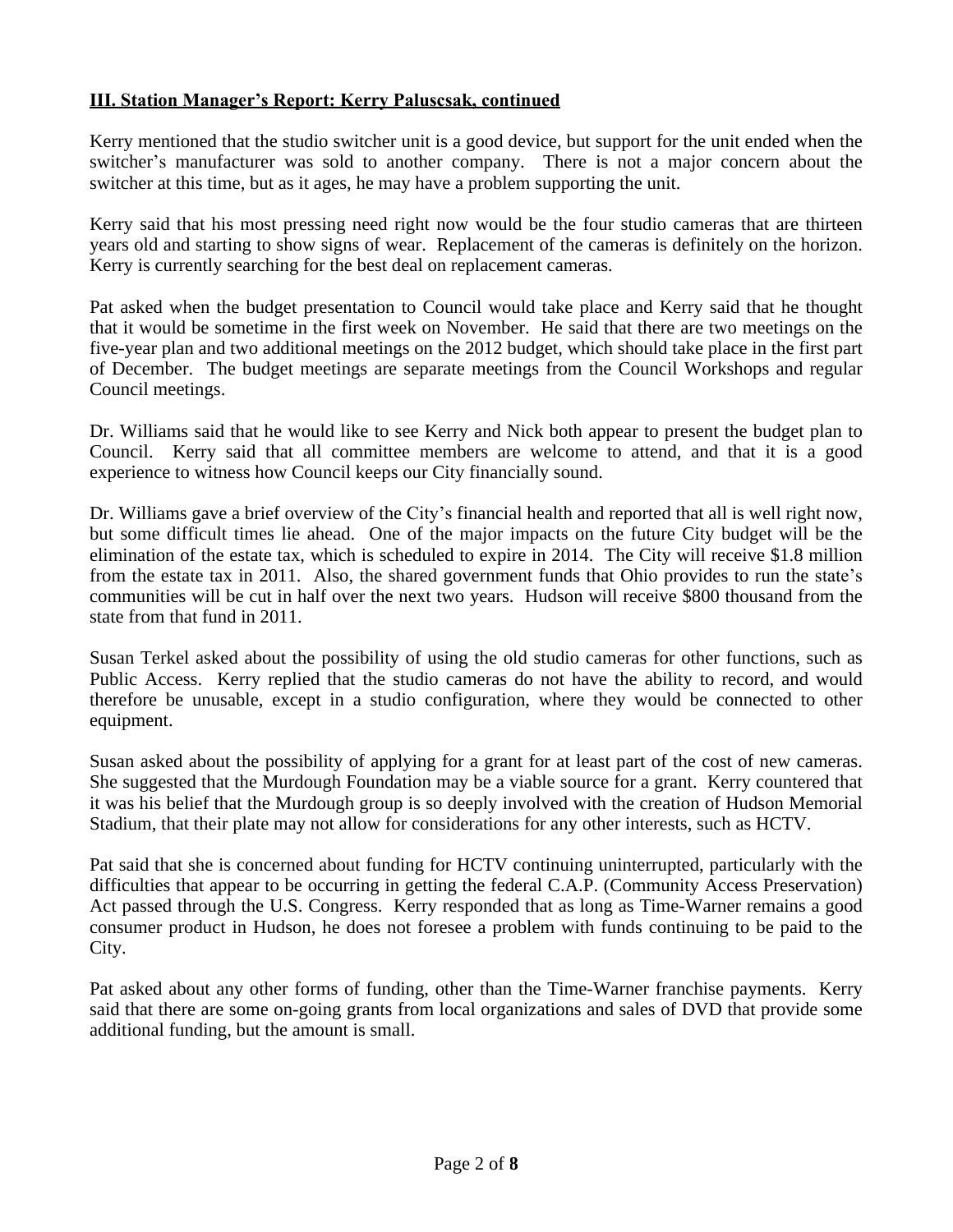# **III. Station Manager's Report: Kerry Paluscsak, continued**

Reed Stith asked when the Time-Warner payments are made. Kerry said that the payments from Time -Warner are paid quarterly to the City, after which the City then earmarks those payments to HCTV. The fees from Time-Warner are based solely on a percentage of the cable television revenue, and not from any of the other communications service provided by the company.

Kerry said that he had been in contact with State Representative Kristina Roegner, who in turn had sent a letter to U.S. Congressman Steve LaTourette concerning the federal C.A.P. Act, but Kerry felt that there is no interest at providing support for PEG at the state level. All of our efforts should, therefore, be focused on the federal legislation. Kerry distributed printed copies to the committee members of his e-mail communications with the City legal counsel concerning the potential impact of the January, 2012 SB117 deadline date.

The discussion turned to the 2012 station budget. Kerry said that both City Finance Director Jeff Knoblauch and Assistant City Manager Scott Schroyer had already met concerning the budget. Dr. Williams added that the final budget proposal is the responsibility of Mr. Knoblauch to present to Council, following intensive preliminary discussions with Kerry. The committee's involvement would be to help and make suggestions to Kerry in regards to the proposed budget, before it is presented to Council.

Kerry then reviewed what is listed in the preliminary budget spreadsheet. There could still be a minor change in the personnel cost line, if two of the current HCTV seasonal employees are reclassified as regular part-time employees.

There are two capital projects included in the 2012 budget. The first is for the installation of wiring between the HCTV studio and the proposed Memorial Stadium that will allow for easy coverage of any event that may take place at the stadium. An additional editing computer is also included as a capital investment in the 2012 budget.

I regards to income, the budget reflects a continued healthy payment from the cable company as a result of the healthy cable business that Time-Warner is doing in Hudson. The carry-over balance or "rainy day fund" for the station is also in good shape going into the coming year. While the budget does look sound right now, the gap between expenses and revenue is narrowing, and that could result in having to make some tough choices in the next few years in regards to the projects that are undertaken by the station.

Kerry and Dr. Williams said that the HCTV budget presentation before Council is usually one of the first issues discussed at the budget meeting, and the review usually takes about fifteen minutes to complete. Dr. Williams and Kerry both indicated that it would be a good thing to have our committee members in attendance at the budget presentation for the station. Kerry said that he would e-mail the committee members the information on the schedule for the budget presentation when he knows of a firm date and time.

Kerry showed the committee members the resurrected programming hours spreadsheet for 2010. The spreadsheet had to be reconstructed following a "crash" with the initial analysis. Compared to 2009, 2010 had a slight reduction in programming hours. The drop in hours was primarily caused by a reduction in the amount of overnight programming that is cable cast.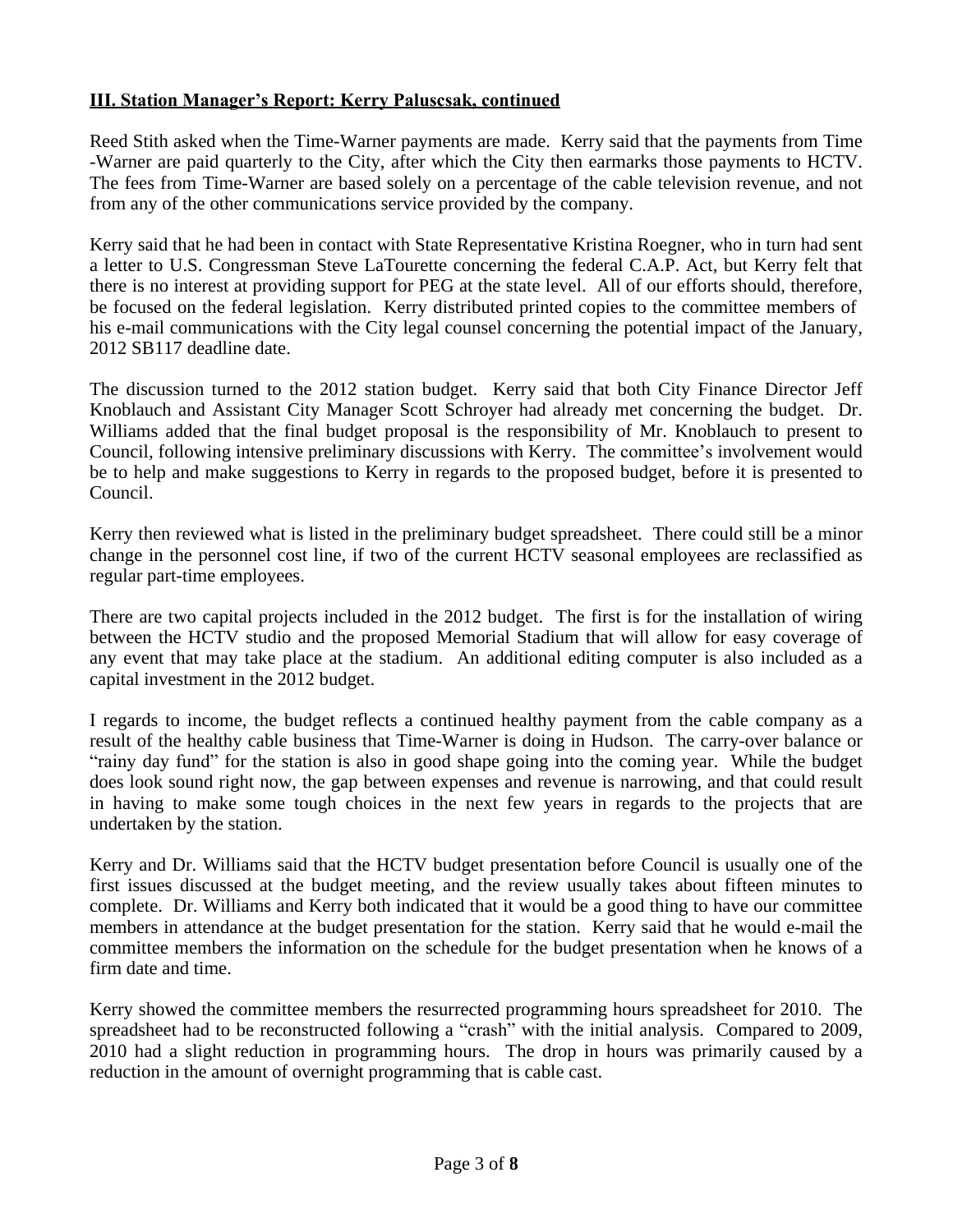## **III. Station Manager's Report: Kerry Paluscsak, continued**

Kerry said that there are funds in the budget for 2012 that are dedicated to the purchase of equipment that will allow the Channel 15 programming to stream via the Internet, 24 hours per day. He also said that the Hudson Schools are joining with HCTV in obtaining equipment that will allow anything on the Local Government Channel 16 to also be streamed 24 hours per day, with the school board meetings to be available live via the Internet. These two investments will make HCTV programming available to citizens beyond those that subscribe to Time-Warner. It is anticipated that the streaming efforts will increase the exposure of HCTV inside and outside of the community, and actually, world-wide via Internet access.

Reed asked about the correlation between the live streaming of our programming and YouTube. Kerry responded that the quality of signal provided by the streaming of HCTV programming will be vastly superior to the inferior video and audio that YouTube displays. Kerry added that YouTube video files are limited to a maximum 1.4 GB file size. For comparison, each Hudson football game that is presented on HCTV is usually in the 5 GB range for file size, much too large to be available via a YouTube post.

Kerry was proud to note that HCTV has presented 112,832 hours of programming since the inception of the station – a very impressive feat.

## **IV. Public Access Coordinator's Report**

Kerry delivered a summary of the Public Access Coordinator's report.

Public Access is currently very busy with the candidates for City office preparing for the November election. Dr. Williams has already recorded a public access program and more candidates are anticipated to produce their own programs as the election comes closer.

The PTA is planning to produce a program featuring all four candidates for the two school board openings, all of the council candidates and the two candidates for the office of Mayor. HCTV will not be recording the October 13 League of Women Voters candidate forum, due to a previous issue with full disclosure of the contents of the forum, under the public realm requirements of the HCTV operation.

Jody Roberts, Communications Manager for the City of Hudson, has distributed a press release to the media to notify all of the candidates for City offices of the availability of HCTV.

## **V. CAP ACT Update**

Kerry reported that the Alliance for Community Media and American Community Television are national organizations that are still very active in getting the CAP Act (Community Access Preservation Act) passed by Congress. The act has been re-assigned a different identification number ( H.R. 3745 vs. the old H.R. 1746) and the issue is officially tabled at this time.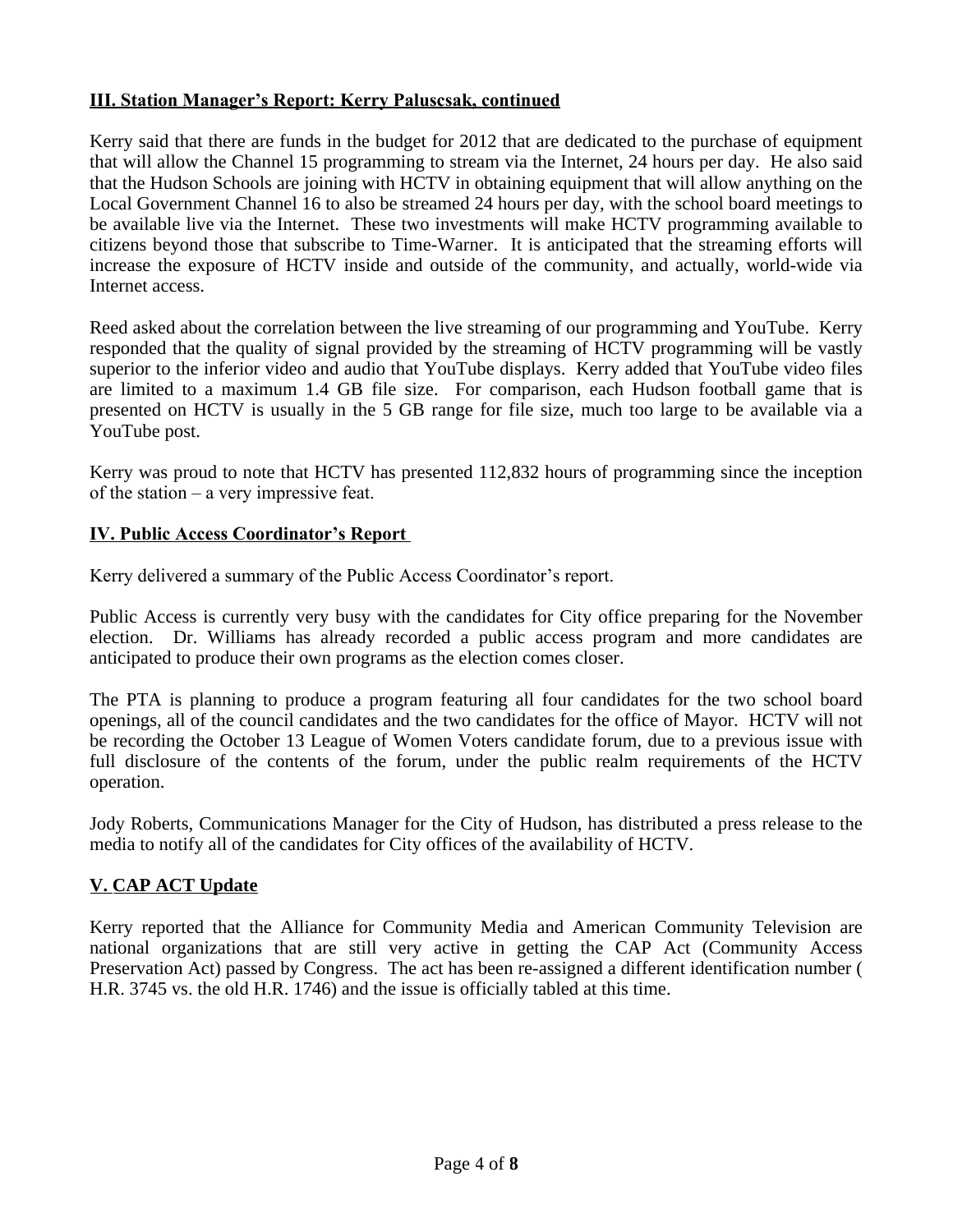# **V. CAP ACT Update, continued**

Kerry repeated that his biggest concern for the future is the continued life of the studio cameras. They are necessary to allow HCTV to continue to produce multi-camera, professional productions. Replacing the cameras is now a more difficult task, because of the loss of the equipment grant funds that used to flow from Time-Warner. Without those funds coming in, Council would have to fund big ticket items, such as the studio camera replacements. With all of the needs of the City as a whole in mind, getting Council to fund future HCTV equipment replacements may be a hard sell.

## **VI. Free-Flowing Discussion - All**

Brian Suntken said that it is wise to plan ahead and brought up the list that former chair Kathie Franks created listing grant application targets. Brian suggested that we should start working at contacting the organizations on that list. Susan said that she thought that we should not try for small grants, but instead, should apply for larger grants that will address the need to replace the studio cameras.

Pat said that she has discovered that people are familiar with the local newspaper, but are not aware of the availability of HCTV in the community. Susan said that StoryCorp, a national history documentation effort, is growing exponentially and has received millions of dollars in grant money. Susan suggested that if we take a mission that some of the potential grant foundations have a vested interest in, and target that interest, we could ask for much larger funds then what has been requested in the past. Susan also expressed the feeling that members of the committee should personally meet with potential grant organizations to explain the need for funding from those organizations.

Pat and Reed both added that all of Susan's comments pointed towards the need of a strategic plan going forward for the committee. Susan added that we need to get the younger citizens involved, both high school students and the younger adults, to bring fresh ideas and new perspectives to the effort.

Brian added that the loss of the broadcast journalism class from the high school curriculum was a sad situation that stopped a very progressive and worthwhile program.

Reed again asked about the mission and the direction of the committee going forward. He said that once that mission is defined, and we have a clear direction for the future, we can focus our efforts towards the mission goal.

Pat asked about the recent change in the committee legislation passed by Council, and was somewhat surprised to learn that the only thing that changed in the legislation was the number of members needed for a voting quorum at the meetings. She said that the remainder of the committee legislation is a pretty broad statement.

Pat also asked about the number of households that have access to HCTV. Kerry responded that Time-Warner does not report that information to him, and the last count that he had of about 6,000 subscriber households was data from about four years ago. Kerry mentioned that the last percentage estimate that he had for penetration into Hudson was that 62% of Hudson households have access to Time-Warner cable, and therefore, HCTV.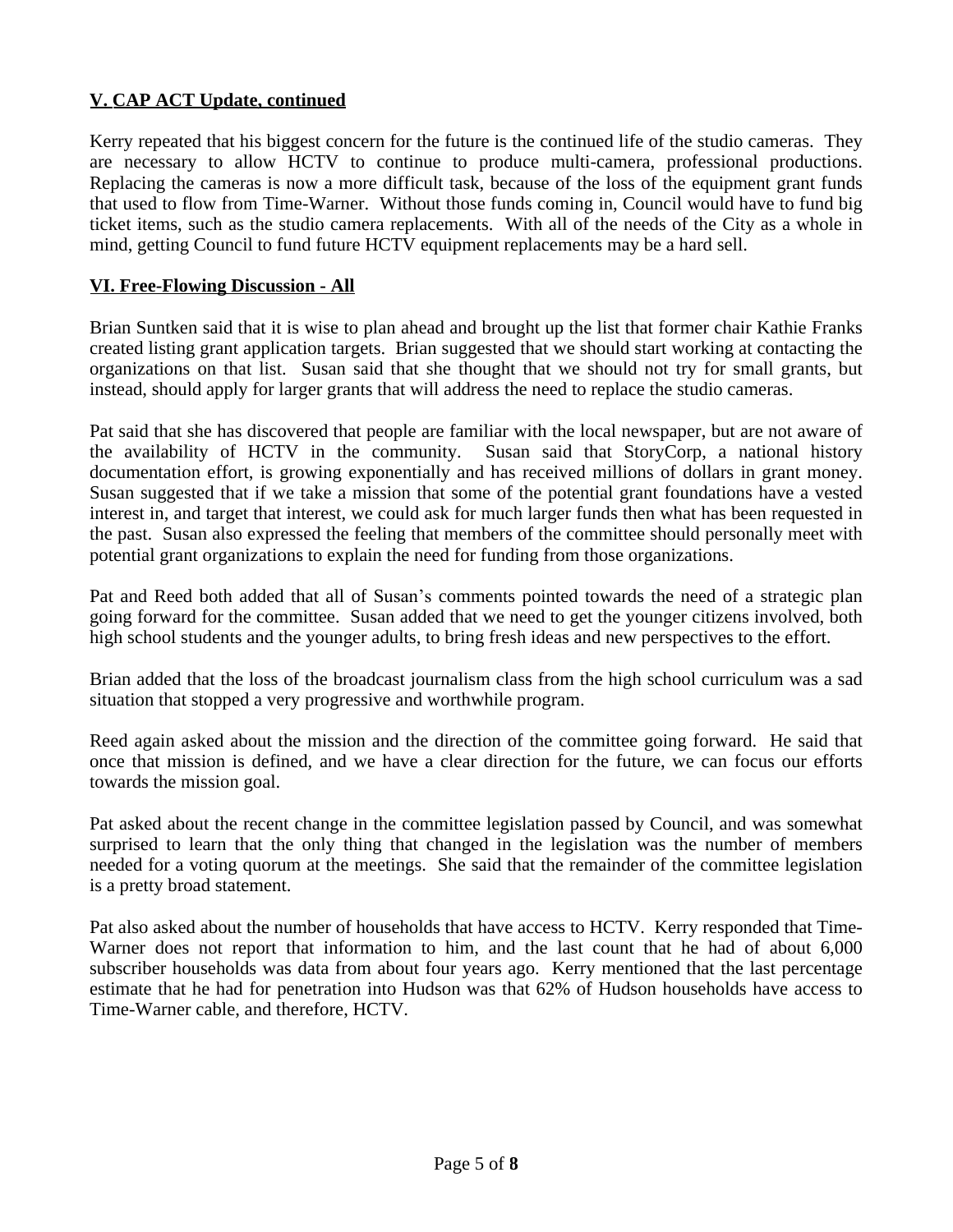## **VI. Free-Flowing Discussion – All, continued**

Kerry stated that the legislation creating the Cable Advisory Committee was written 15 years ago giving the committee the responsibility of overseeing the cable franchise and for being the intermediary between the community and the cable franchise holder. Now that the franchise issue has been eliminated via other legislation and the franchisee has no communication with the staff our committee, perhaps the legislation in regards to the committee function needs to be revised. He recommended that the committee's aim should be specific to the community's needs as they exist today and the projected needs five years down the road.

Kerry mentioned that the how-two programs that used to be produced were popular, the oral histories are definitely enjoyed and generate many citizen comments, and sports are the most popularprogramming on the station. Any type of music concert and history program is also usually popular. For the future, Kerry thinks that we need to "re-invent" the station and suggested the creation of a sub-committee to come up with an updated mission statement, created by the citizen body, that will reflect where the committee should be focused now and into the near future.

Pat asked if we should do a survey to "take a temperature" from the community in regards to HCTV. Susan was not in favor of a survey, but Reed thought that it may be an important step. Susan again mentioned the Rotary film festival and wondered why the participants did not automatically come to HCTV with their production so that it could be cablecast to the community. Brian added that it takes a lot of work to get programs on the station. He felt that we have to discuss the future, by working off of Kerry's knowledge and experience, but also felt that no one can predict the five years ahead of us, since things are now changing so fast. Susan would like to get the businesses of Hudson and the younger people of the City more involved.

Pat asked if there was a formula in regards to the station air schedule. Kerry responded that it is not possible for HCTV to be scheduled in any scientific way, and that even the broadcast network programming is fluid and can change quickly.

Kerry said that he is in favor of taking the pulse of the community in regards to HCTV. Kerry said that an unofficial survey was taken a few years ago at the Pancake Breakfast, which supplied valuable information, but it was restricted to those that attended the breakfast. He reiterated that Time-Warner shares no customer information, so a blind phone call is about the only way that a full-scale survey could be conducted. Kerry also added that the pending upgrade to the City of Hudson web site reportedly will have input and recording capability that could be used for a HCTV viewer/citizen survey. Kerry suggested that if the respondent recording capability is truly available on the new City web site, we could develop the best survey that we can make, place it on the City web site, publicize it as heavily as we can, and then, hopefully, get some good feedback from the citizenry.

Susan asked if we could investigate what other public access stations are doing. Brian said that he would like to see a comparison with a station that serves a community about our size to see what they are doing compared to HCTV. Kerry said that he would be very happy to get the results of a citizen survey to learn what is being watched, who is watching and what are they liking and not liking. Pat added that at her interview with Council, she had mentioned the idea of doing a survey and all of the Council members that were present at her interview seemed to like the idea.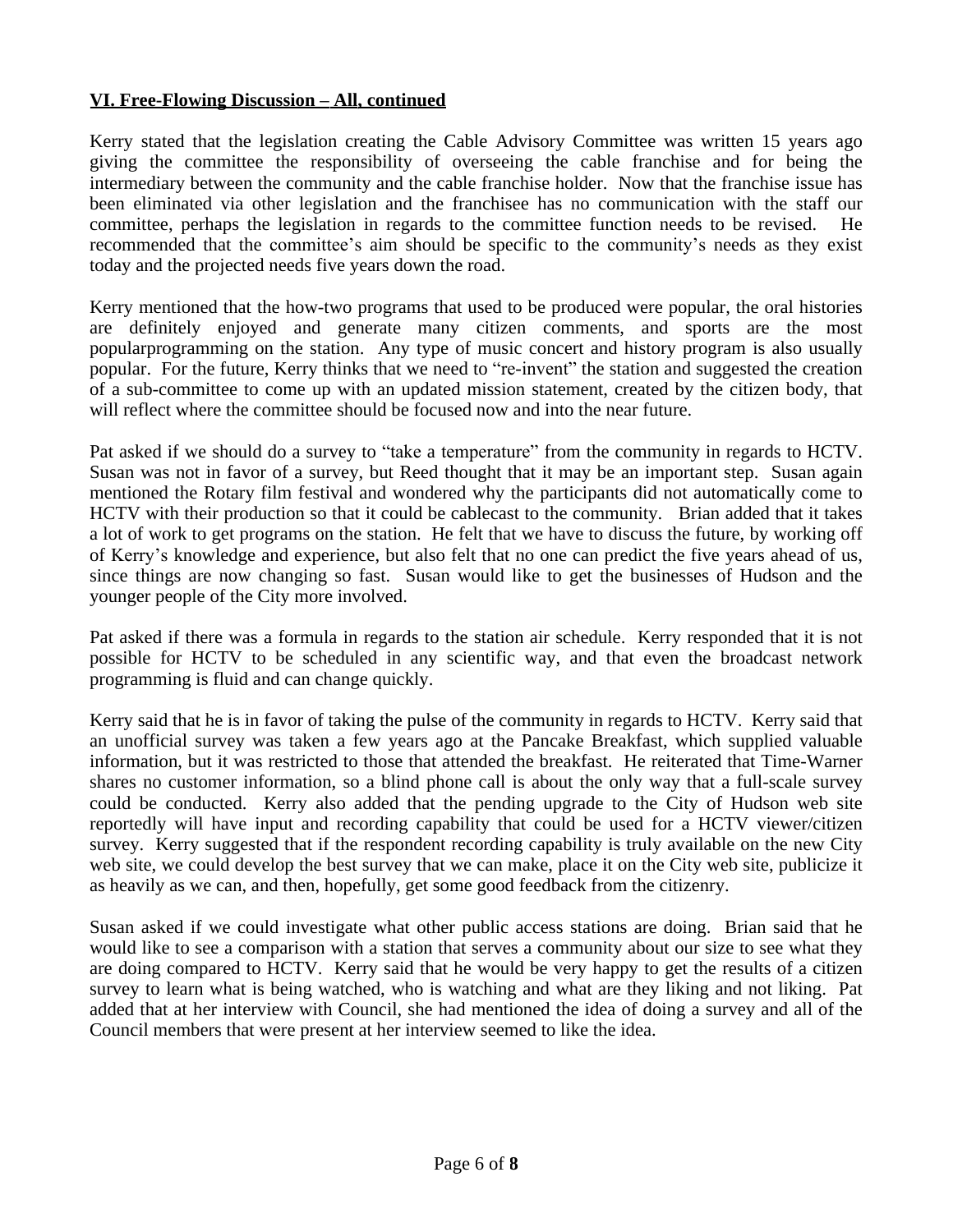## **VI. Free-Flowing Discussion – All, continued**

Kerry added that the survey has to be done correctly, meaning that the survey questions should be designed so that any citizen is going to take the time to answer them and the survey should only take five to eight minutes to complete. Brian added that after new ideas are generated from a survey, we still have to have people with time available to carry out the new ideas, and finding the time is a difficult task in these busy times.

Kerry mentioned the difference between the current HCTV operation, with just a handful of regular Public Access producers, compared to Cleveland Heights, where he had sixty-eight people in twenty -two East of Cleveland communities producing public access programs. Susan responded that we should set the goal of getting eighteen more producers in Hudson. Kerry said that most of the people in Hudson work in corporate-oriented, professional careers, putting in long days with their jobs, and these people do not want to spend their off-work time putting together television programs. Susan injected her opinion that many of the women in the community may have time to produce programming, because many of them do not leave the home to work.

Susan felt that we need more "fun" on the station and she suggested that shorter, humorous segments would make the station programming more interesting. Brian added that he thinks that there is already a lot of good public access programming available on channel 15, but he does not like to see productions that are not up to high quality. He also felt that the committee should advocate with the school board that the Broadcast Journalism class should be re-instated to the curriculum, in order to foster interest in media by the young people of the community. Kerry said that the most recent revival of the Broadcast Journalism class had good teachers, a good group of energetic and interested students just prior to the program being eliminated. He said that deciding to end the program was a sad decision.

At this point, the meeting had gone for over two hours, so Nick suggested that the current meeting be adjourned at this point. However, since only about one half of the current meeting agenda had been covered, he suggested that an interim meeting be scheduled in October to finish the committee's agenda items. The group selected Tuesday, October 11, 2011 at 6:30 PM in the HCTV studios as the scheduled date and time for the supplemental committee meeting. Kerry said that the City should be notified of the supplemental meeting schedule and agenda, and Nick said that he would take care of that task.

Susan added that Kathie Franks did much of her grant research by being on the mailing list of the Cleveland Foundation, which is one of the branch libraries of the main foundation library in New York. She suggested that the Cleveland Foundation would be a valuable asset to any new grant effort that the committee may want to pursue.

As a final item, Brian suggested that a subcommittee be created to address the issue of grants. Brain volunteered to join the grant subcommittee that Nick and Pat had already committed to join.

Reed suggested the creation of another subcommittee to target the mission statement issue. He volun teered to serve on the mission statement subcommittee along with Pat and Nick. Kerry added that if the subcommittees are kept to three members, the subcommittee would not have to record notes or report their discussions officially and the conversations between the subcommittee members could be conducted via e-mail.